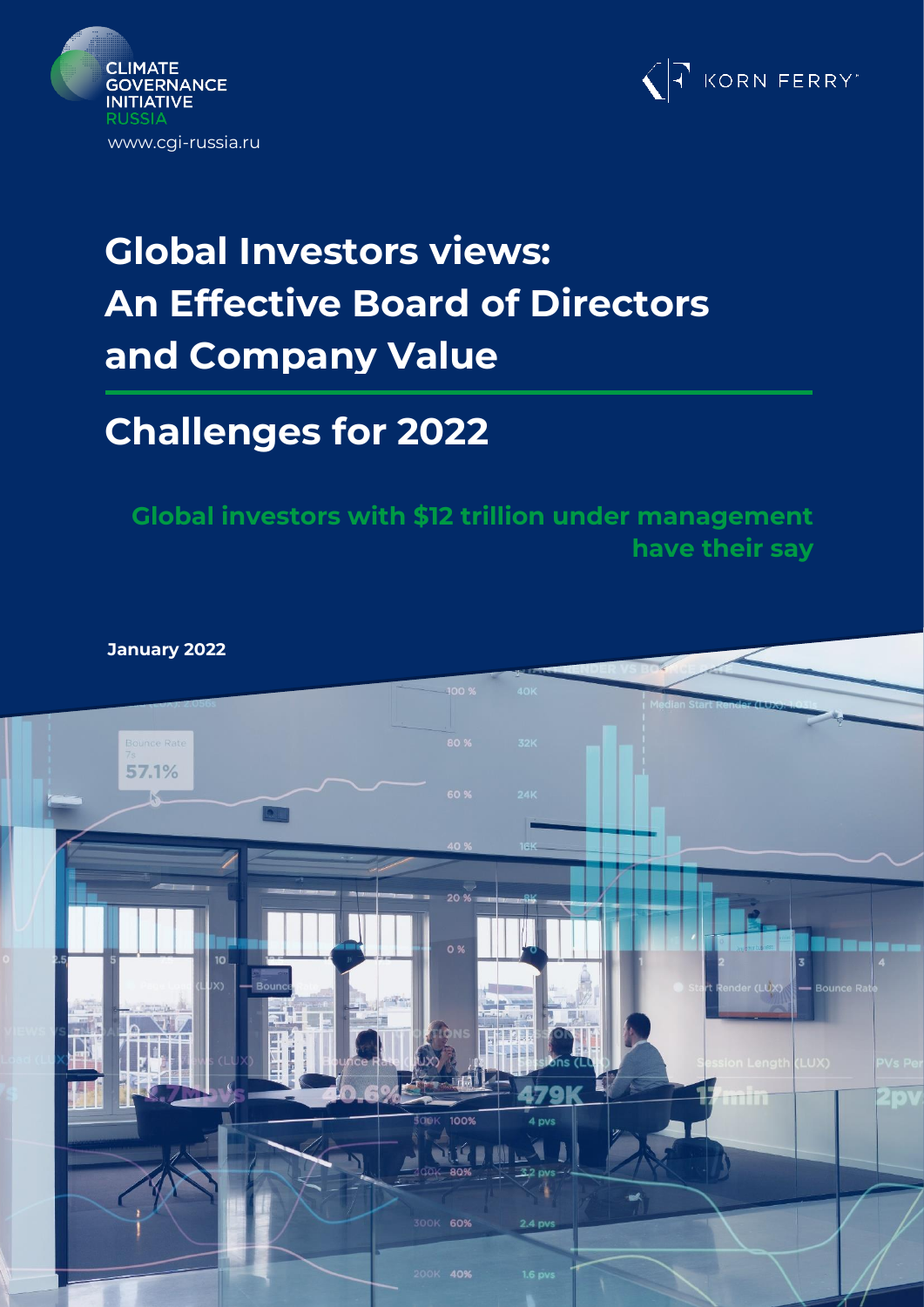

# **Table of contents**

| <b>EXECUTIVE SUMMARY</b>                                                                                                                   | $\overline{\mathbf{2}}$ |
|--------------------------------------------------------------------------------------------------------------------------------------------|-------------------------|
| <b>INTRODUCTION</b>                                                                                                                        | 5                       |
| <b>1. ESG BECOMES A PRIME INVESTOR FACTOR</b>                                                                                              | 6                       |
| 2. WHAT IS AN EFFECTIVE BOARD OF DIRECTORS FOR<br><b>PORTFOLIO MANAGERS?</b>                                                               | 7                       |
| 3. THE ART OF EVALUATING BOARD OF DIRECTORS'<br><b>PERFORMANCE</b>                                                                         | 10                      |
| 4. THE STRONG AND OPEN BOARD OF DIRECTORS PREMIUM<br><b>REACHES 50%</b>                                                                    | 13                      |
| 5. CHALLENGES AND OPPORTUNITIES 2022: THE SHIFT OF<br>INTERESTS FROM SHAREHOLDERS TOWARDS STAKEHOLDERS<br>WITH A FOCUS ON LONG-TERM GOALS. | 14                      |
| <b>APPENDIX 1. POLYMETAL BOARD OF DIRECTORS ESG CASE</b>                                                                                   | 17                      |
| <b>CONTACTS</b>                                                                                                                            | 18                      |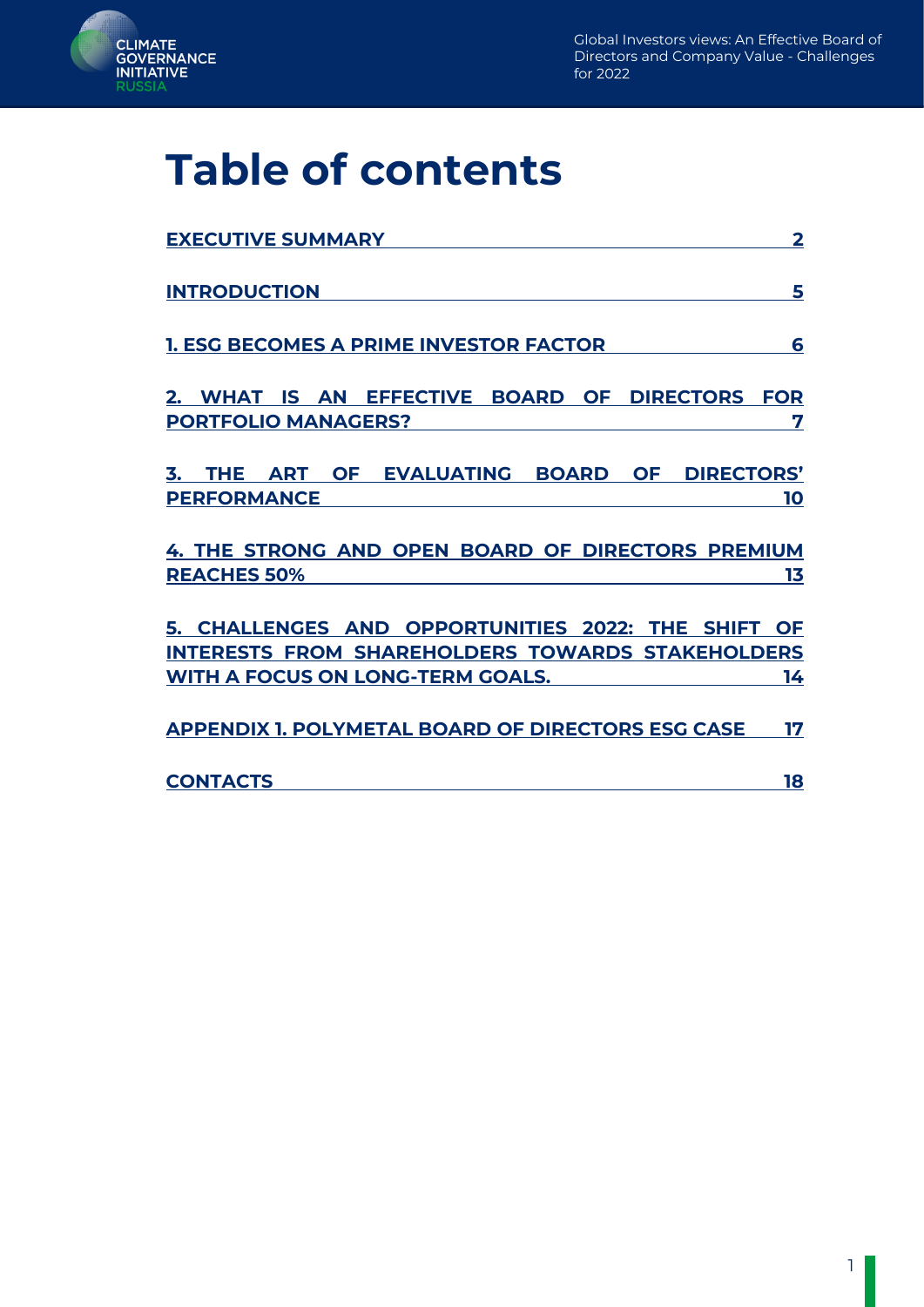<span id="page-2-0"></span>

# **Executive summary**

In a business world being transformed by COVID-19, volatile operating environments, and heightened ESG (Environmental, Social, Governance) concern, the quality of Corporate Governance is critical. A survey of equity and fixed income portfolio managers, representing investors with about \$12 trillion in assets under management, has underlined the business value of an effective Board of Directors (hereinafter BoD).

### ESG weighting and company valuation:

- → **Effective corporate governance has a major company value impact.** Premiums for strong corporate governance range from 10% to 50%. But discounts for weak corporate governance can reach 80%, with many investors excluding companies with weak corporate governance from investment consideration.
- → **The weighting of ESG factors averages 25%.** Some portfolio managers noted that without an incorporated ESG strategy, a separate justification can be required for an investment.
- → **When considering ESG factors the G (Governance) weighting ranges from 30% to 70% of the total ESG score**. For the majority of investors it equals 50%.

### The rising role of an effective Board of Directors

- → **All investors are seeing an increased corporate governance and strong BoD factor in company valuations.** The role of environmental considerations has become significantly more important in recent years, with the E (Environment) and the G (Governance) increasingly interlinked.
- → **Corporate governance metrics are a particular focus of portfolio managers when taking equity positions in corporate IPOs.** Russian IPOs grew significantly during 2021, with the IPO market expected to remain strong during 2022 (assuming the absence of negative geo-political surprises). Effective BoD performance is a key determinant of investor attention, and company value, in a competitive IPO market.
- → **All members of the investment community emphasized the growing need for a closer, regular and more open dialogue** between the BoD and investors.

### What an effective Board of Directors means for investors

- $\rightarrow$  The investor survey highlighted the following factors when assessing BoD effectiveness
	- o **The time commitment, percentage and powers of independent members** of the BoD,
	- o **The diversity, appropriate competence and skills** of BoD members,
	- o **The existence and activities of committees** in the structure of BoD operations,
	- o **The quality of issues considered at BoD meetings, the voting participation and the quality of decisions made** by BoD members,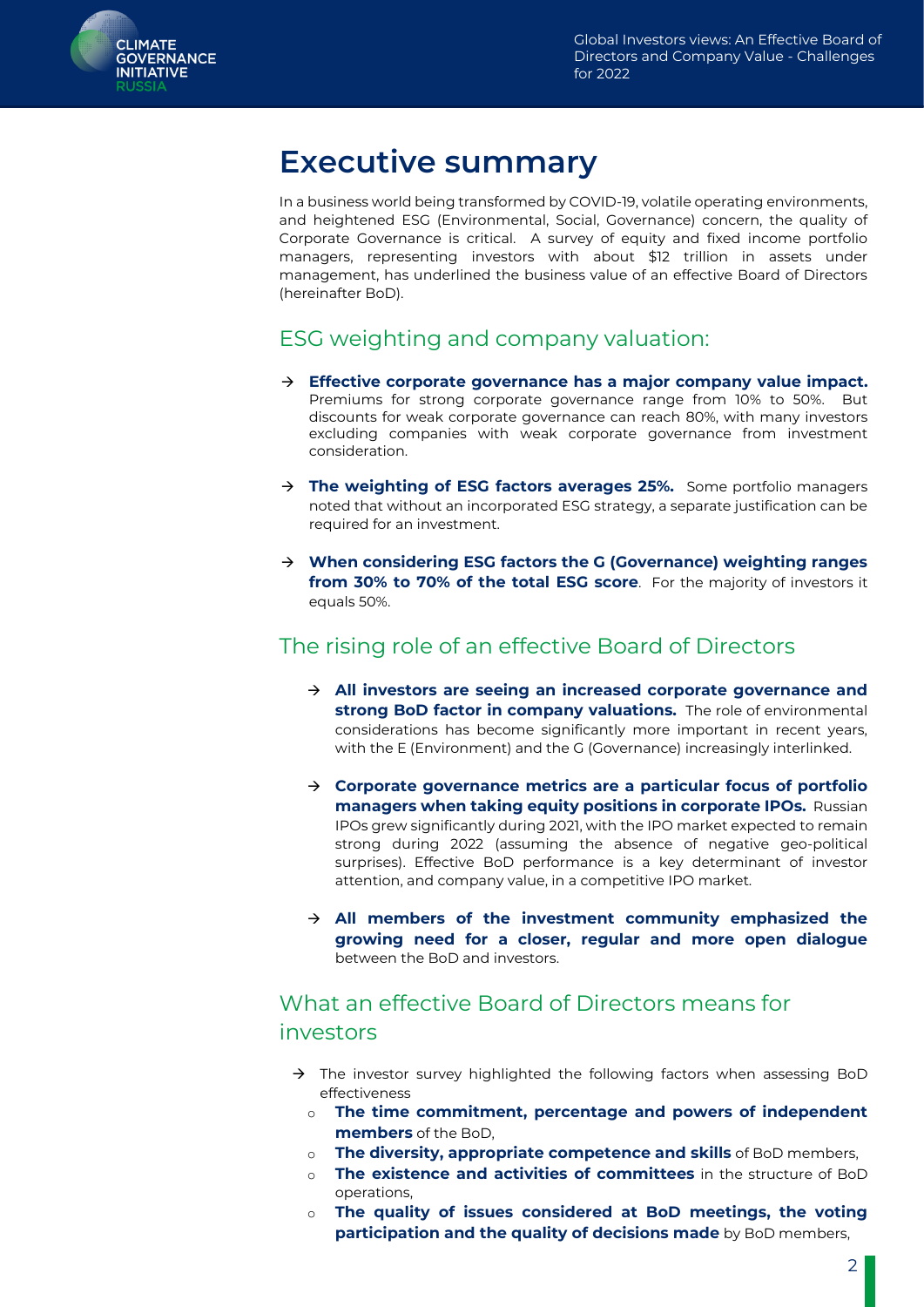

- o **The implementation and monitoring of ESG strategy, and stress testing results**
- o **The fulfilment of goals** set for the BoD and company,
- o **The KPIs** of BoD members, and the management, availability and results of KPIs for the implementation of ESG indicators.
- → **Investors place great importance on the diversity, skill set, and independence of the BoD.** They agree that independent members should comprise at least 50% of the BoD. They also believe there should be people on the BoD who can, if necessary, constructively challenge management.
- → **Board renewal and the timely rotation of independent BoD members** is important for a fresh look at a company's strategy.

#### Corporate governance assessment - No standard approach

- → **All investors referred to the subjective and complex nature of BoD assessment**. Simple metrics are not informative, and details about BoD members' expertise are not always clear from public sources. This makes BoD evaluation an art, which can vary from one company to another and from one BoD to another.
- → **Scoring matrices, weighting a range of criteria, are prevalent**.
- → **Valuation approaches are often individual**, with weightings varying by company, industry and country.
- → **Investors look at indicator dynamics, and also consider company plans** to improve BoD structure.
- → **The ESG transformation means investors will more often adopt a longer-term perspective of a company's strategic performance**, exceeding 5-10 years.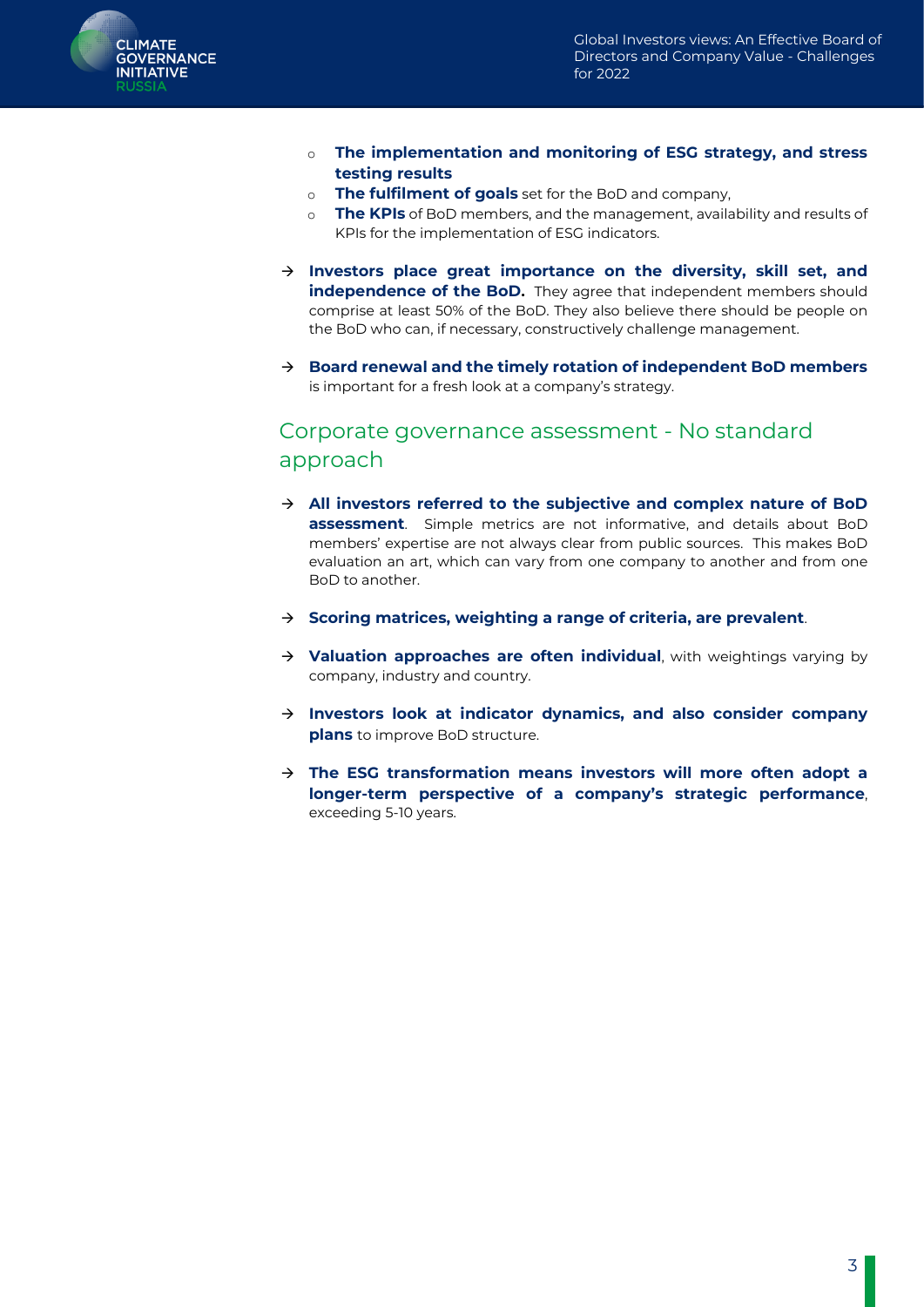

### Forecasts for 2022: Competition for investor attention and shifting Board of Directors priorities

**In 2022 investors, regulators and consumers will increasingly place the ESG agenda at the centre of BoD deliberations, making it more integral to corporate strategy**. The new competitive environment will push companies to increase their focus on **long-term success across a broader scope, incorporating** all participants in the operating ecosystem and broader society. The shift towards more **inclusive capitalism** for all stakeholders has already begun. But, for many making the transition, it is still a nascent, tentative and complex process, with a lot of unknowns. In 2022, companies will be expected to take concrete steps.

**These are our expectations for 2022:**

- **1. Investors will become more selective and pay more attention to corporate governance quality.**
- **2. Notwithstanding potential black swans, the boom in IPOs is likely to continue, and investor attention will place ESG agendas as a key focus for the boards of companies entering the primary market.**
- **3. Green financing and ESG lending will continue to grow strongly, both in Russia and abroad.**
- **4. The ESG agenda will become more central across broader sectors of corporate activity and clearly highlight the beneficiaries and leaders of the new green transformation trends**
- **5. ESG risks, and particularly climate risks, will remain near the top of an elevated 2022 risk environment.**
- **6. Flowing on from COP26 decisions, a regulatory and legal environment, binding both companies and investors, will take shape, integrating uniform global standards (including reporting).**
- **7. ESG disclosure in Russia will continue to improve across all sectors.**
- **8. Following the announcements of Russia's long-term ESG targets many companies are likely to announce longer-term ESG targets in 2022.**
- **9. There will be an increasing need for BoDs to include ESG committees.**
- **10. Diversification by skills, gender, age and independence will continue, taking the Russian corporate world closer to its international counterparts.**
- **11. Russia is preparing to implement carbon regulation throughout 2022.**
- <span id="page-4-0"></span>**12. Russian BoDs of export-oriented businesses should be actively preparing for looming cross-border carbon taxes.**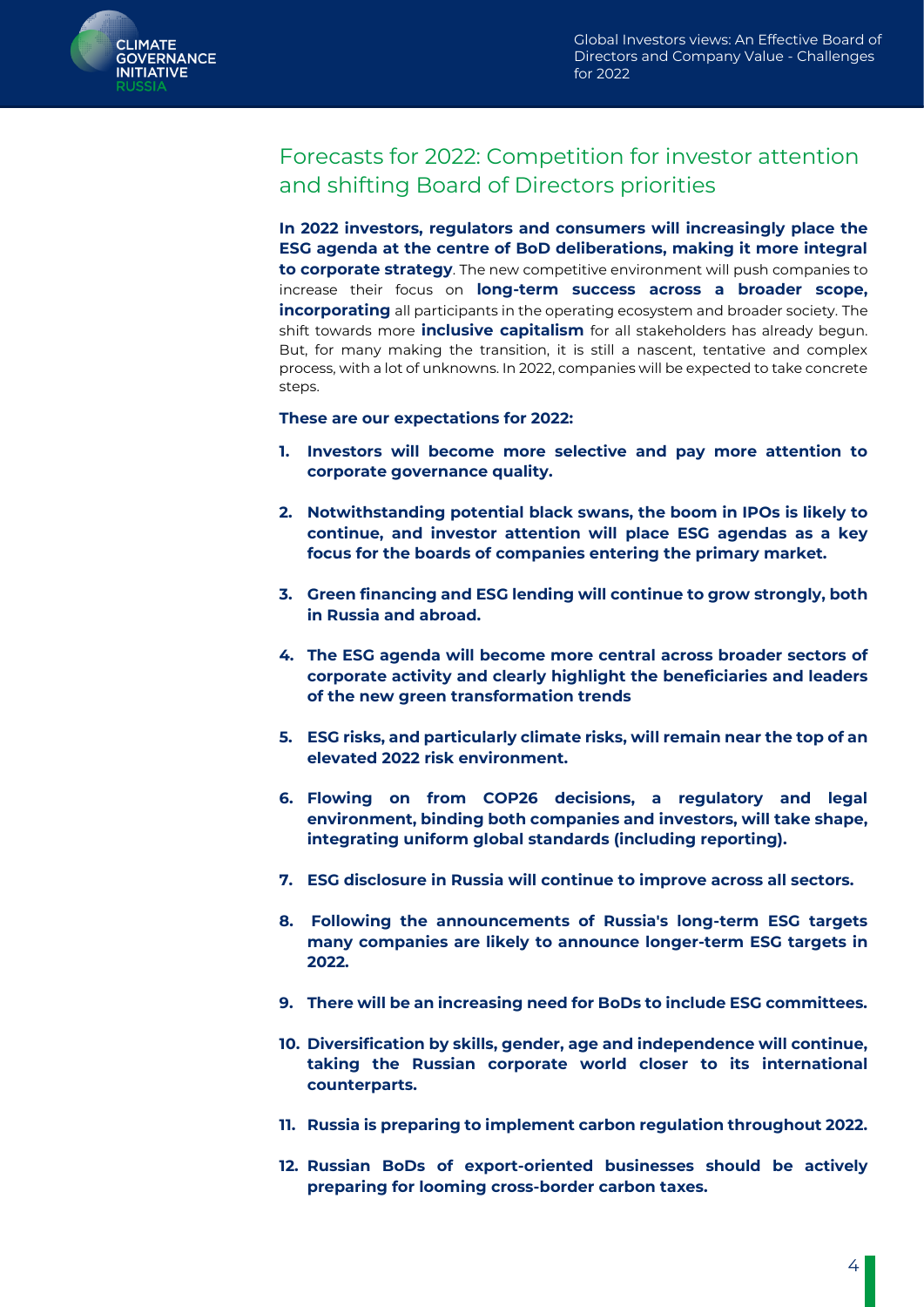

# **Introduction. Global investors with \$12 trillion under management have their say**

Portfolio managers from global investment funds took part in the survey. The investors represent a cross-section of investors: 50% invest in equities and 50% in fixed income. Representatives from investors in the United States, France, Switzerland, Sweden, Canada, United Kingdom, China and Russia are included.

|              | <b>Company</b>                                                       | <b>Total assets</b><br>under<br>management,<br><b>billions</b> | <b>Country</b>    | <b>Respondent</b><br>asset class |
|--------------|----------------------------------------------------------------------|----------------------------------------------------------------|-------------------|----------------------------------|
| $\mathbf{1}$ | <b>JP Morgan Asset</b><br><b>Management</b>                          | \$2,988                                                        | <b>USA</b>        | Equities                         |
| 2            | <b>Amundi</b>                                                        | \$2.050                                                        | France            | Equities                         |
| 3            | <b>Prudential</b><br><b>Financial</b>                                | \$1,720                                                        | <b>USA</b>        | Fixed Income                     |
| 4            | <b>Axa Investment</b><br><b>Management</b>                           | \$995                                                          | France            | Fixed Income                     |
| 5            | <b>BMO Global Asset</b><br><b>Management</b>                         | \$949                                                          | Canada            | Fixed Income                     |
| 6            | <b>BNP Paribas Asset</b><br><b>Management</b>                        | \$718                                                          | France            | Fixed Income                     |
| 7            | <b>Abrdn</b>                                                         | \$716                                                          | United Kingdom    | Equities                         |
| 8            | <b>Barings</b>                                                       | \$387                                                          | United Kingdom    | Fixed Income                     |
| 9            | <b>Pictet</b>                                                        | \$287                                                          | Switzerland       | Fixed Income                     |
| 10           | <b>Voya Investment</b><br><b>Management</b>                          | \$257                                                          | <b>USA</b>        | Fixed Income                     |
| 11           | <b>Swedbank Robur</b><br><b>Fonder</b>                               | \$188                                                          | Sweden            | Equities                         |
| 12           | <b>Taiping Asset</b><br><b>Management</b>                            | \$156                                                          | China (Hong Kong) | Fixed Income                     |
| 13           | Ashmoregroup                                                         | \$94                                                           | United Kingdom    | Fixed Income                     |
| 14           | <b>AFK "Sistema"</b>                                                 | \$18.7                                                         | Russia            | Equities                         |
| 15           | <b>Siguler Guff (Russia</b><br><b>Partners</b><br><b>Management)</b> | \$13                                                           | Russia            | Equities                         |
| 16           | <b>East Capital</b>                                                  | \$6                                                            | Sweden            | Equities                         |
| 17           | <b>Aton</b>                                                          | \$4.6                                                          | Russia            | Equities                         |
| 18           | <b>Prosperity Capital</b><br><b>Management</b>                       | \$3.4                                                          | Russia            | Equities                         |
|              | <b>Total</b>                                                         | \$11,551                                                       |                   |                                  |

#### **Fund managers participating in the survey:**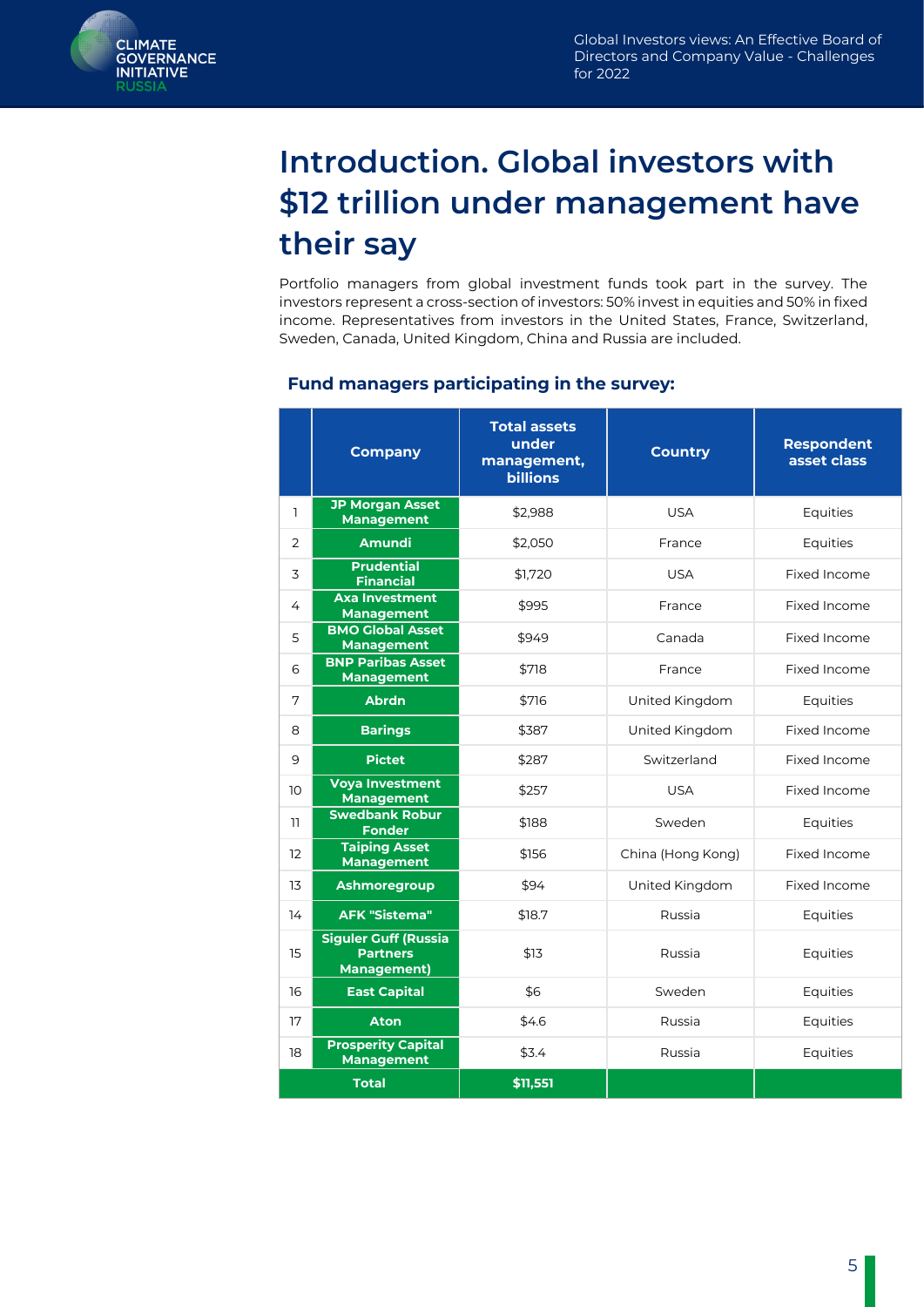<span id="page-6-0"></span>

# **1. ESG becomes a prime investor factor**

**"The first thing we look at is the ESG strategies"** 

**- Elena Loven, Senior Portfolio Manager, Swedbank** 

**Robur Fonder Swedbank** 

Robur

Almost all investors pay attention to a company's ESG strategy, look at the performance of its ESG indicators, and evaluate its ESG disclosures.

According to **Sonya Dilova (Director, Fixed Income, BMO GAM EMEA)** and **Kalina Lazareva (Director, Responsible Investment, BMO GAM EMEA),** "Corporate governance is a paramount investment factor at BMO Global Asset Management. Both fixed income and equity investment processes envisage engagement with company BoD members. Direct communication is always preferred, and this is particularly helped when a board has a dedicated member to communicate with the stakeholders."

According to a **PricewaterhouseCoopers** BoD survey in 2021, CEOs are more likely to make disclosures on ESG topics to investors: 2/3 of directors identify ESG topics as the main subject of investor questions. According to the December 2021 **Bank of America** poll of fund managers, ESG investments (17% of respondents) are in the top 3 most popular trades (17%) after Bitcoin (18%) and US tech stocks (39%). We believe ESG investments will remain a strong investment theme in 2022.

Appendix 1 presents an interesting case study from our partner Korn Ferry on the impact of ESG on the Russian company Polymetal.

#### The IPO process underlines ESG's importance

**Alexander Lupachev, Director of Russia Partners** emphasized the importance of ESG in equity listings. "The risk of a dominant majority shareholder is a frequent risk with Russian IPOs."

IPO / SPO focus is growing. According to Reuters, Russian companies raised about \$7 billion in IPOs and secondary placements in 2021, up from more than \$6 billion in 2020. With strong competition between companies for investor attention, the importance of an effective BoD has significantly increased.

**Viktoria Blatova, Executive Vice-President (ESG), AFK Sistema** related details of two 2020-2021 IPO's underlining the importance of ESG for investors: "The OZON IPO order book was oversubscribed many times with major interest. However, we also found that a number of institutional investors didn't participate in the IPO, as OZON was not, at that time, disclosing enough ESG data to accord with their investment policies. That lesson was later applied to the first "green" IPO of Segezha Group. Their IPO met strong investor demand, which was helped because the Group clearly showed they responsibly used renewable resources to create products with a minimal carbon footprint and environmental impact in demand on the global market."

**Conclusion** Companies need to pay more attention to corporate governance in particular, and<br>**CONCLUSION** to the ESS cannots in general emidat to unhar compatition for investor conital to the ESG agenda in general, amidst tougher competition for investor capital.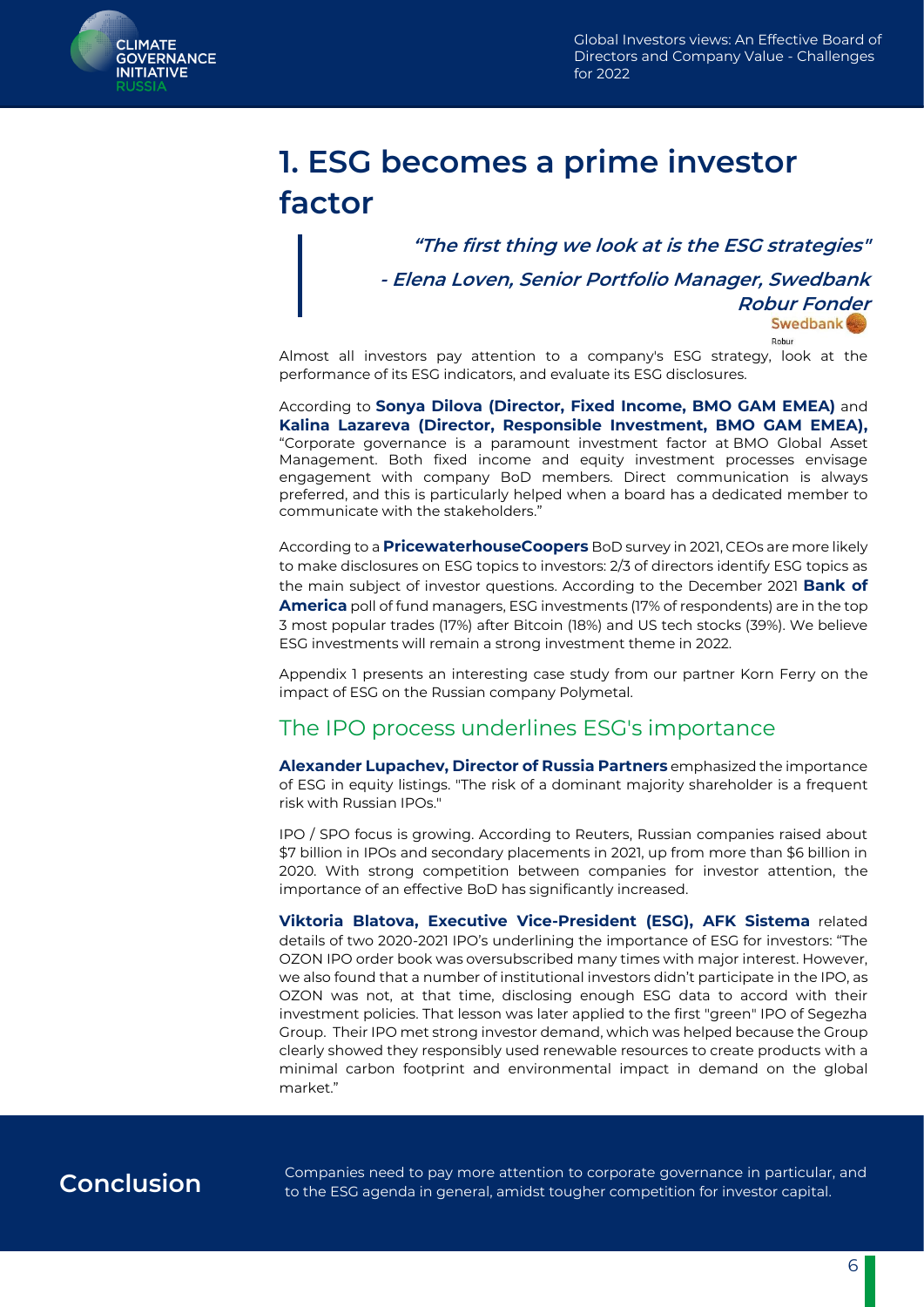<span id="page-7-0"></span>

# **2. What is an effective Board of Directors for portfolio managers?**

**"You can never be too independent or too transparent, there is always room for improvement" -Alaa Bushehri, Head of EM corporate debt, BNP Paribas Asset Management**

**BNP PARIBAS** 

#### Weak corporate governance can be costly

A number of investors stressed that they reject, and have always rejected, investment opportunities due to poor corporate governance or shareholder problems for private companies. Conflict at the shareholder, Board of Directors and management levels, social problems (such as large strikes), or tensions between management and employees, and poor corporate culture generally, were also most acute during crisis periods.

In the event of incidents, the market quickly imposes discounts for poor corporate governance, and companies then have to go to great lengths to get valuation restored by the market. The market has a long memory of all ESG failures.

#### Performance analysis factors: from independent director numbers to KPIs and stress tests

- $\rightarrow$  The time commitment, percentage and powers of independent members of the BoD
- $\rightarrow$  The diversity, appropriate competence and skills of BoD members
- $\rightarrow$  The existence and activities of committees in the structure of BoD operations
- $\rightarrow$  The quality of issues considered at BoD meetings, the voting participation and the quality of decisions made by BoD members
- $\rightarrow$  The implementation and monitoring of ESG strategy, and stress testing results
- The fulfillment of goals set for the BoD and company
- $\rightarrow$  The KPIs of BoD members, and the management, availability and results of KPIs for the implementation of ESG indicators.

### Never too much independence, and there should be directors ready to appropriately "challenge" management

Investors carefully study the composition of BoDs. The majority of portfolio managers (90%) want to see independent directors comprise at least 50% of a Board of Directors. **According to Andrew Edmondson, Portfolio Manager at the Ashmore Group**, "It's important to have people on board who can stand up and 'challenge' management." This view was supported by other investors also.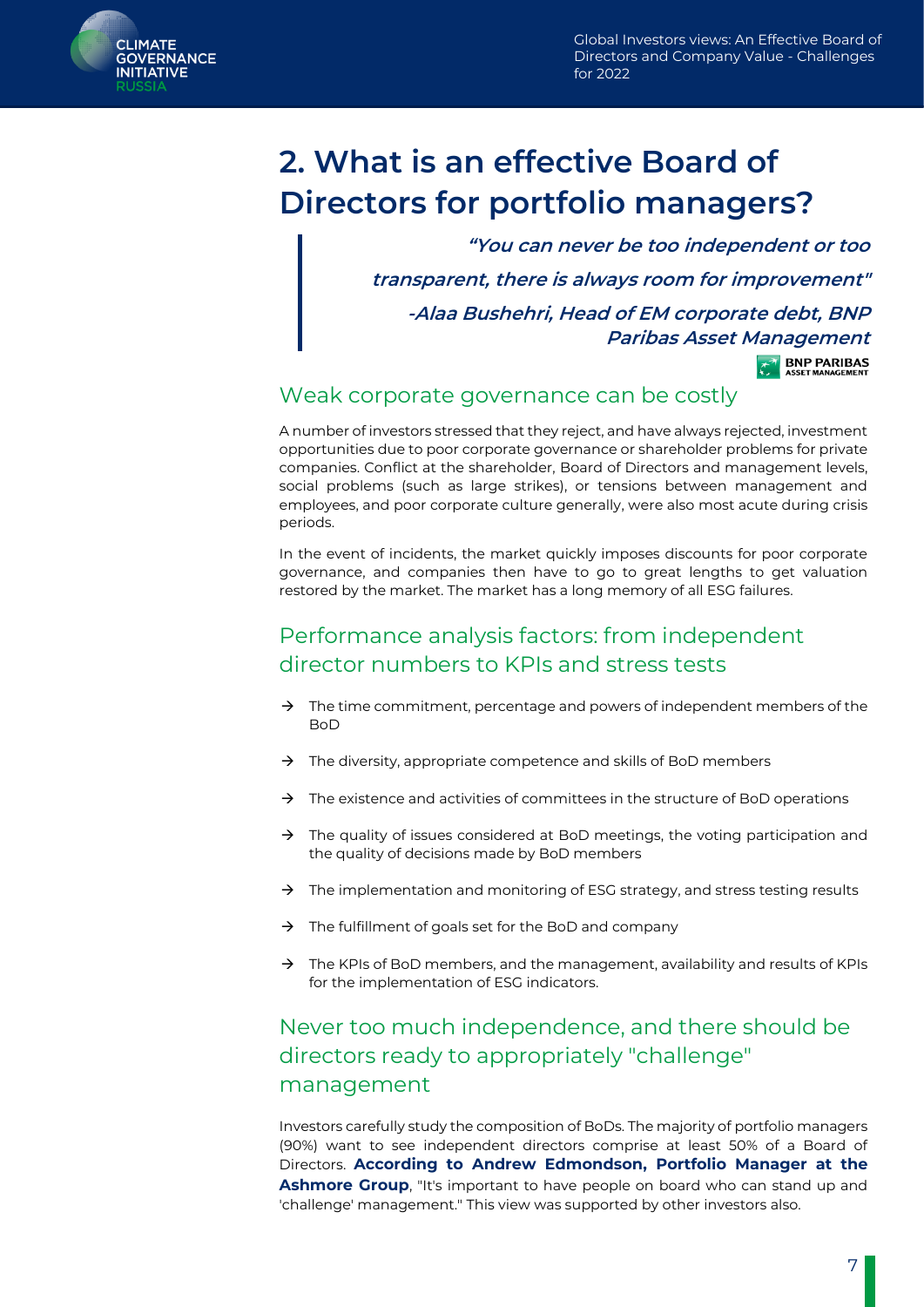According to Korn Ferry, in 2021, Russian company BoDs were comprised of 44% independent board members, up from 42% in 2020 and 37% in 2019. But among the Chairmen of Boards of Directors, only 30% are currently considered independent.

Russia has made significant progress in terms of board composition, but it still lags behind developed economies in terms of independent directors. The top 3 countries by the percentage of independent directors: Holland (87%), USA (85%) and Canada (81%). Turkey has the lowest rates (35%).

It is important for portfolio managers that independent directors are truly independent. Against a backdrop of insufficient professional information transparency, with disclosures about directors, it is often difficult for investors to assess how independent a director is.

More than half of the Russian companies under consideration do not disclose biographical information about their board members on their corporate websites, in particular, about work they do, or have done, for other companies.

Also, according to investors, an independent director who has been on a board of directors for more than 6 years may no longer be considered independent. In 2021, the average tenure of members of the BoDs of Russian companies was 5.5 years, and the rotation of Russian company board members accords with global investor wishes

**Denis Spirin, Corporate Governance Director, Prosperity Capital Management**: "An independent director should know the industry and the company, as well as understand the essence and value of good corporate governance, both for a company and investors. Among other characteristics, we value the ability of an independent director to defend, actively but constructively, interests of the company as a whole and in favor of all its shareholders during conflict situations or discussions of potentially negative related party transactions and in solving other problematic issues""

### Diversification is welcomed in everything

Investors are increasingly focusing on diversifying BoDs. The presence of women and international members of BoDs is encouraged, but these are not the only diversifying factors.

Female representation on Russian BoDs in 2021 – with 13% of BoD members - is quite low compared to best international practice. In the UK (FTSE350) women make up 34.3%, and in the US (S&P500) 30% of BoDs. More positively, Russian women are increasing their BoD presence rapidly, with the current 13% up from 10.5% in 2020 and 8.4% in 2019. Only 5% of the Chairpersons of Russian company BoDs are female.

Foreign citizens comprised 30% of the BoDs of Russian companies in 2021, unchanged from previous years, and 25% of Chairmen of Boards of Directors are foreign citizens. Investors want to see foreigners on BoDs to bring diversity of professional skills and competencies, as well as to use the international experience of foreign directors.

A number of investors expressed a preference to see younger directors, as the modern world becomes more technologically complex, and is subject to deeper and faster transformations, especially in the field of IT.

Currently the average age of directors is 55.2 years, little changed from previous years. However, for new directors the average is already down to 50.5 years, and has begun to decline.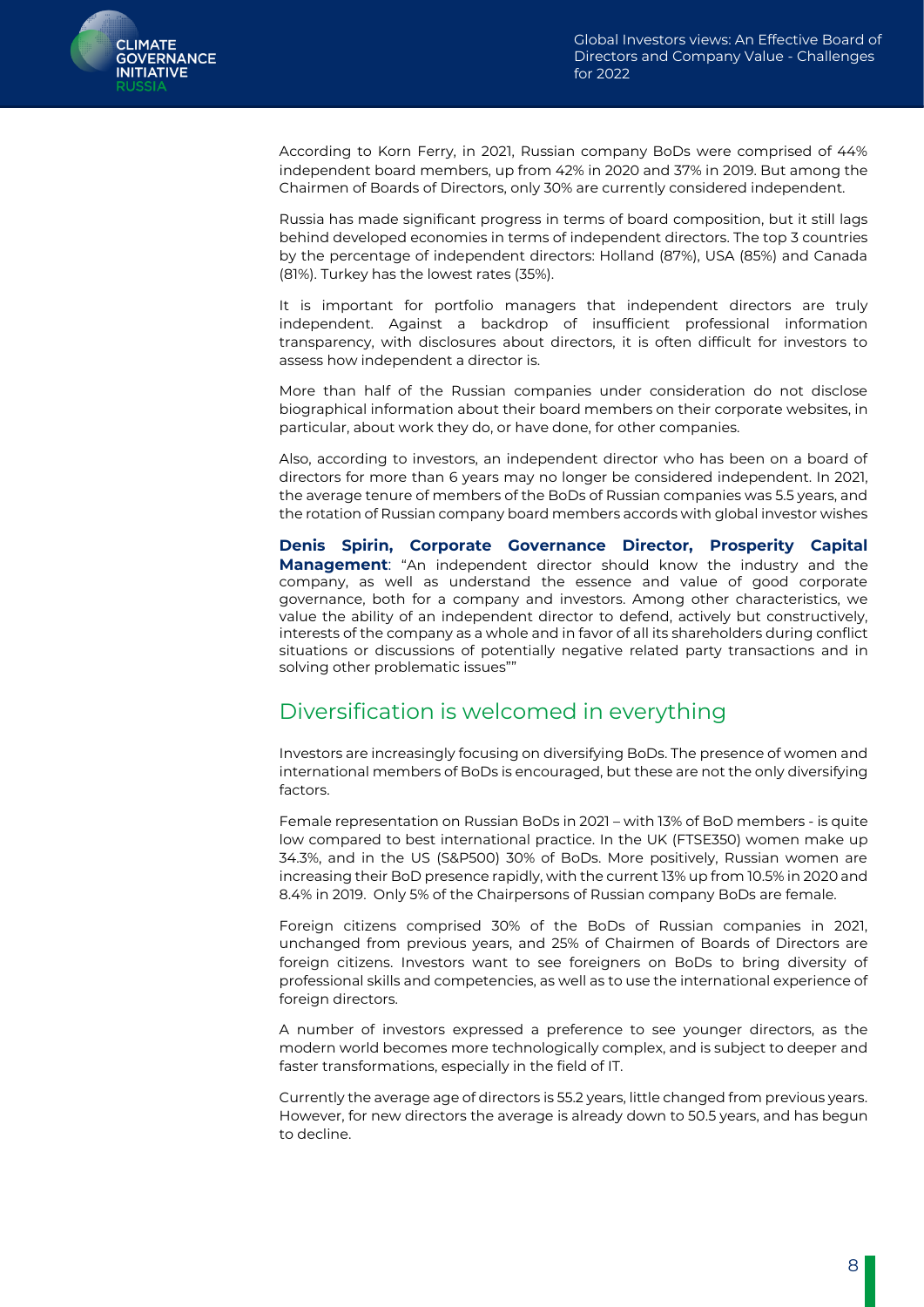

#### Boards of Directors require time and focus

Those surveyed emphasized the importance of directors devoting sufficient time to activities with the companies where they are on the BoD, and not being overburdened with other obligations.

At the same time, Russian company BoD Chairmen are engaged, on average, in another 2.5 BoD positions. In the contemporary business environment this is a heavy additional workload.

#### Companies should focus on achieving stated goals

Undoubtedly, the major BoD effectiveness measure is the long-term company results their decisions contribute to. In a number of situations goals set may not be met due to factors outside the control of a BoD, and this doesn't indicate BoD weakness.

### Board of Directors and management must work together to achieve stronger results

#### **Evgeny Malykhin, a Partner, Managing Director, and Head of Investment**

**at Aton**, notes that an effective BoD should work in collaboration with competent management to achieve strategic company goals. Management and the BoDs should be well-coordinated mechanisms which together lead the company to maximize its value for investors, while upholding a responsible ESG position towards society.

### An ESG committee can strengthen a corporate governance profile

A number of investors highlighted the introduction of ESG committees, under the BoDs, for strengthening corporate governance.

In 2021 51% of Russian companies have a Sustainable Development Committee. This exists both separately (in 45% of companies) or as part of other committees (generally the strategy committee [30%] or health and safety committee [25%]). In addition to this a record 35% of ESG committee chairpersons are women.

#### Investors are ready to take into account plans to improve the Board of Directors

Note that where the benchmark of 50% of independent directors on the BoD is not reached, or the diversification of directors lags behind global trends, then most investors are ready for dialogue with companies, and take into account plans to improve company boards.

**Viktoria Blatova, Executive Vice-President (ESG), AFK Sistema** indicated that Sistema pays attention to **"**Not just current corporate governance, but also to future potential corporate governance."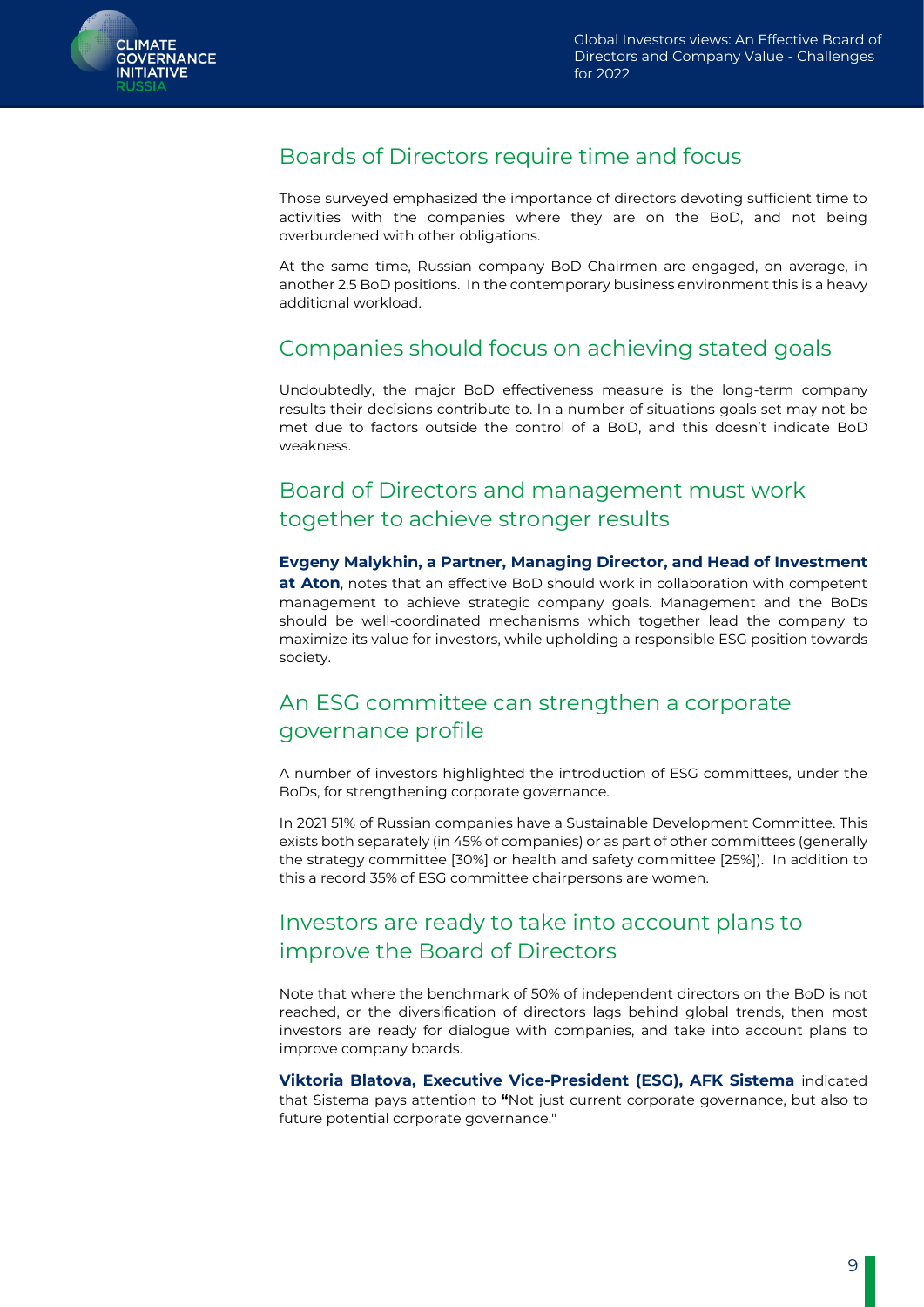

#### BoD remuneration

Portfolio managers attach great importance to BoD remuneration. This should focus on meeting not just short-term, but also long-term company goals, including ESG KPIs.

**According to Elena Lowen, Senior Portfolio Manager from Swedbank Robur Fonder, "**Companies setting long-term goals for BoD motivation give positive signals for investors."

### <span id="page-10-0"></span>**Conclusion**

Companies need to focus on increasing the efficiency of the board of directors with a focus on independence and diversification. This promotes better strategy and protects the interests of shareholders and bondholders. Goldman Sachs underlines the increasing importance of ESG with its position of no longer preparing IPOs for companies where there are not at least two female or minority representative board members. ESG committees, increased openness about the biographies of board members, and about the work of the board, will be positively viewed by investors.

# **3. Evaluation of BoDs is an art form**

**"Factors and problems of management are of decisive importance for investment analysis, but they are often difficult to measure."**

**- Tieu Bich Nguyen, Chief Investment Officer, Fixed Income, Taiping Asset Management**



#### No standards, assessment is often subjective

Investors identified that BoD performance assessment was inherently subjective, and shaped by a lack of uniform corporate governance assessment standards. Simple metrics can often be uninformative, and the depth, or application, of directors' expertise isn't always clear from public sources.

#### Investor methodologies vary, with score matrices leading

89% of investors surveyed noted they had their own methods for assessing BoD effectiveness. At the same time, 61% of portfolio managers use quantitative assessments of corporate governance quality and BoD effectiveness.

Most often, investors use score matrices combining weighted criteria to determine a total score. Within this, the corporate governance weighting is often heavier than for other metrics in the overall company assessment.

"We score all companies on Quality, and build that score out of a long term view on the industry, management excellence, moat, accounting quality and resilience, and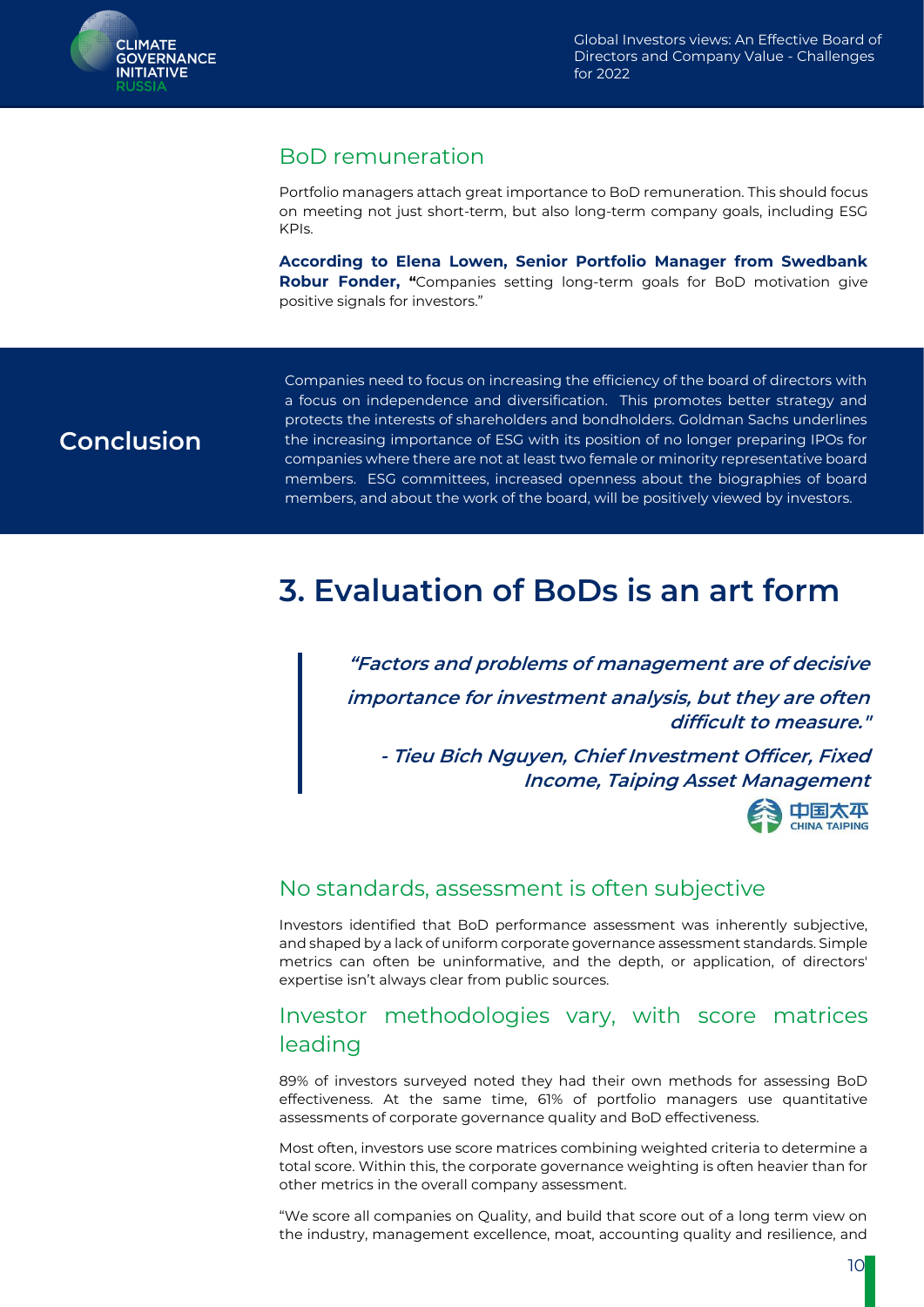

ESG. Of those components, ESG – which places particular emphasis on corporate governance in Russia – is the piece that has the greatest power to make a company uninvestable for us." **William Scholes, Investment Director, abrdn**

"Governance structure is one of 18 ESG factors we look at. We assess governance structure on a five-point scale that takes into account the structure of the Board of Directors and its composition. Depending on the factors, we get an overall ESG ranking, which can influence our estimate of the cost of capital. And there is a minimum ESG score - non-compliance means a company will be excluded from our portfolios. The score is higher for ESG funds." **- Andrew Edmondson, Portfolio Manager, Ashmore Group** 

Some investors analyze indicator dynamics. Many investors opt for an individual valuation approach, changing weights according to the company and the industry.

#### The average weight of ESG factors in the assessment totals 25%, "G" in ESG ranges from 30% to 70%

All investors agree that ESG factors influence the value of the company.

83% indicated that ESG is a key valuation parameter, with ESG not greatly influencing company value for the other 17%.

44% of investors indicated the ESG weight of company valuation between 10% and 30%, while 11% of investors believed the ESG weighting at 50% or more. Among those portfolio managers disclosing their ESG weights, the average weight attributed to ESG is 25%.

**Evgeny Popov, Senior EM Analyst, Pictet**, says that in emerging markets the ESG factors are extremely important, with up to 50% of a company's weight in a valuation matrix reliant on these factors, which "have become absolutely mandatory over the past two years."

When assessing specific ESG factors, the weight of G (Governance) can range from 30% to 70%, and in most cases equals 50%. With a negative G rating, all portfolio managers stated that they would rather not invest in the company at all.

The E is dominated by greenhouse gas emissions. Investors may also refuse to invest in companies generating high environmental pollution levels. More funds are turning away from investing in coal producing or coal reliant companies. For example, recent The list of funds with climate stop factors is rapidly expanding.

#### The two year rise of ESG to assessment prominence

In early 2020 a McKinsey study had only 57% of investors saying ESG programs create shareholder value. But in less than two years it has become vastly more important.

### The ESG transformation and contemporary business challenges means investors take a longer term perspective to analyse strategic company positioning

**David Nicholls**, **Assistant Portfolio Advisor, East Capital** says the fund places great importance on forward-looking ESG positioning and metric comparisons against competitors, primarily focusing on the next 3-5 years, but also bearing in mind longer term strategy. Russian companies generally have a 5-year strategic planning horizon, which is one of the reasons we have seen relatively few robust "net zero" commitments. David expects this is something that will change over the next year or so as many companies are actively working on their longer term climate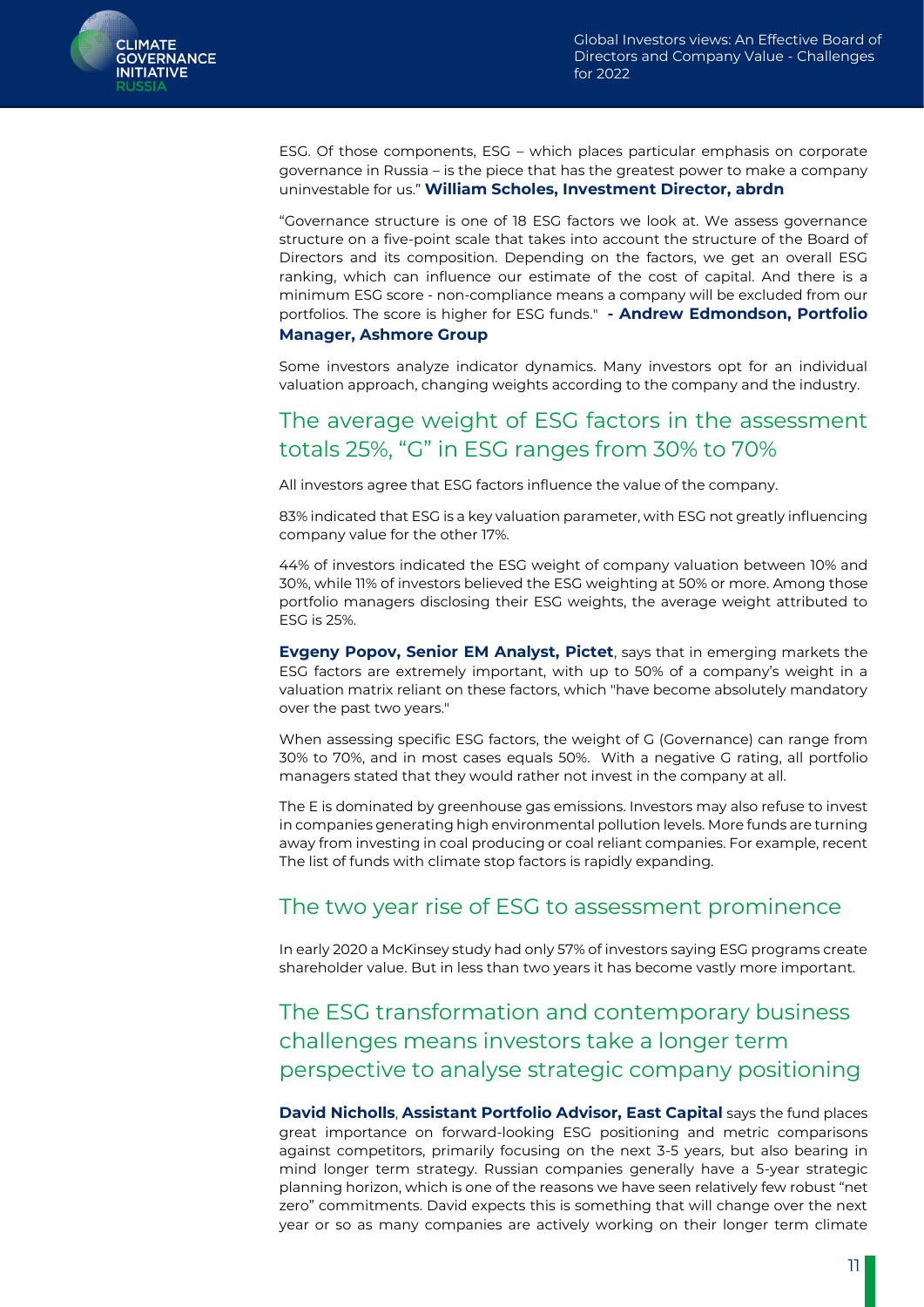

strategies, especially given that Russia now has its own net zero target (albeit 2060 rather than 2050).

#### ESG Ratings are significant, but investors have their own rankings

Investors are careful to assess the corporate governance quality of companies they select for investment, reflecting the potentially serious consequences. They don't rely solely on ESG ratings from agencies (MSCI, Bloomberg, S&P Global, JUST Capital, Institutional Shareholder Services (ISS), Sustainalytics, Refinitiv, and others). Investors often conduct their own ESG analysis, and the quality of corporate governance they find is at the heart of the assessment.

"There are so many differences between the various ESG rating providers that we always look directly at company reporting to form our own opinion on ESG rankings." **- Andrew Edmondson, Portfolio Manager, Ashmore Group**

### The bondholders' approach is different

Bondholders are more focused on the competence of the Board of Directors to ensure sufficient financial flows to meet debt obligations, and accord less weight to the quality of corporate governance. But they also emphasize the growing importance of ESG, through the cost of raising debt capital, as an influence on company value.

#### Boards of Directors' self-assessment is useful

Investors welcome BoDs undertaking self-assessments, as well as seeking external independent expertise, but note they often carry out their own assessments using their own methodology. Where this happens, it is vital the BoD is open and transparent.

"A number of companies conduct self-assessments, and this can also be an effective way of assessing, when the companies share the results of self-assessments with investors." – **Tieu Bich Nguyen, Chief Investment Officer - Fixed Income, Taiping Asset Management** 

33 Russian companies out of 40 (83%) conducted an internal BoD performance assessment in 2020. And 27 companies (68%) conducted external evaluations.

## <span id="page-12-0"></span>**Conclusion**

The contemporary business world, and the rate of change it embodies, exacerbated by the pandemic, means that companies need to significantly lengthen the longterm planning and goal setting horizon, up to 2050-2060 for ESG goals. In view of the complexity, subjectivity, and effectiveness of Board of Directors assessment, Directors will need to conduct more assessments, and be more open with equity and fixed income holders.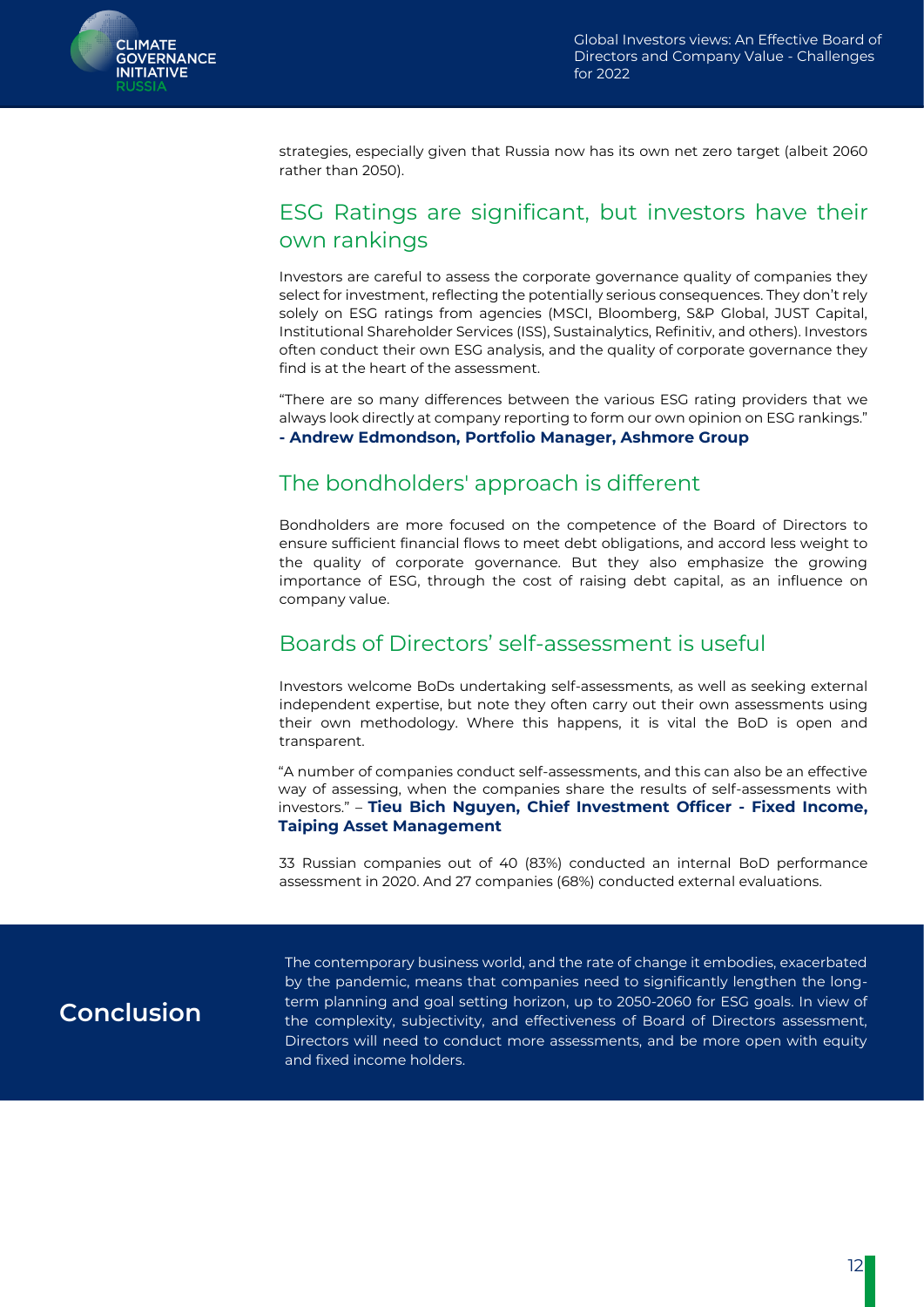

# **4. A strong and open Board of Directors can achieve a 50% company valuation premium**

**"We have known for a long time that good corporate governance impacts the company's capitalization. Yet it is only today that this premium is becoming too high to ignore"**

**- Anton Storozhenko, Senior Client Partner, Practice Leader, Board Services, KornFerry .**   $\left\langle \left| \right| \right\rangle$  KORN FERRY'

#### Quality corporate governance premium - from 10% to 50%

Most of the surveyed investors estimate the premium for good corporate governance at between 10% and 20%. Two out of eighteen global funds believe company value can be boosted by 20% to 50% through quality corporate governance, and one Russian investor believes the premium could be even higher.

Many investors note that good corporate governance is the norm and does not deserve a premium. But weak corporate governance should lead to a discount, or to the exclusion of a company from the investment portfolio.

### Weak corporate governance equals up to 80% valuation hammering or investment pariah status

94% of investors clearly emphasized that they punish poor corporate governance. Valuations can be axed by up to 80% or the company exiled from potential investment.

#### **Denis Spirin, Corporate Governance Director, Prosperity Capital**

**Management:** "Corporate governance can be a major factor in investment decisions. Even with an excellent financial model, companies with poor corporate governance might be not considered as worthy investment".

### <span id="page-13-0"></span>**Conclusion**

Effective Boards of Directors can create significant value for companies and investors. The same way strong corporate governance can attract up to a 50% valuation premium, weak corporate governance can see a company banished from investment.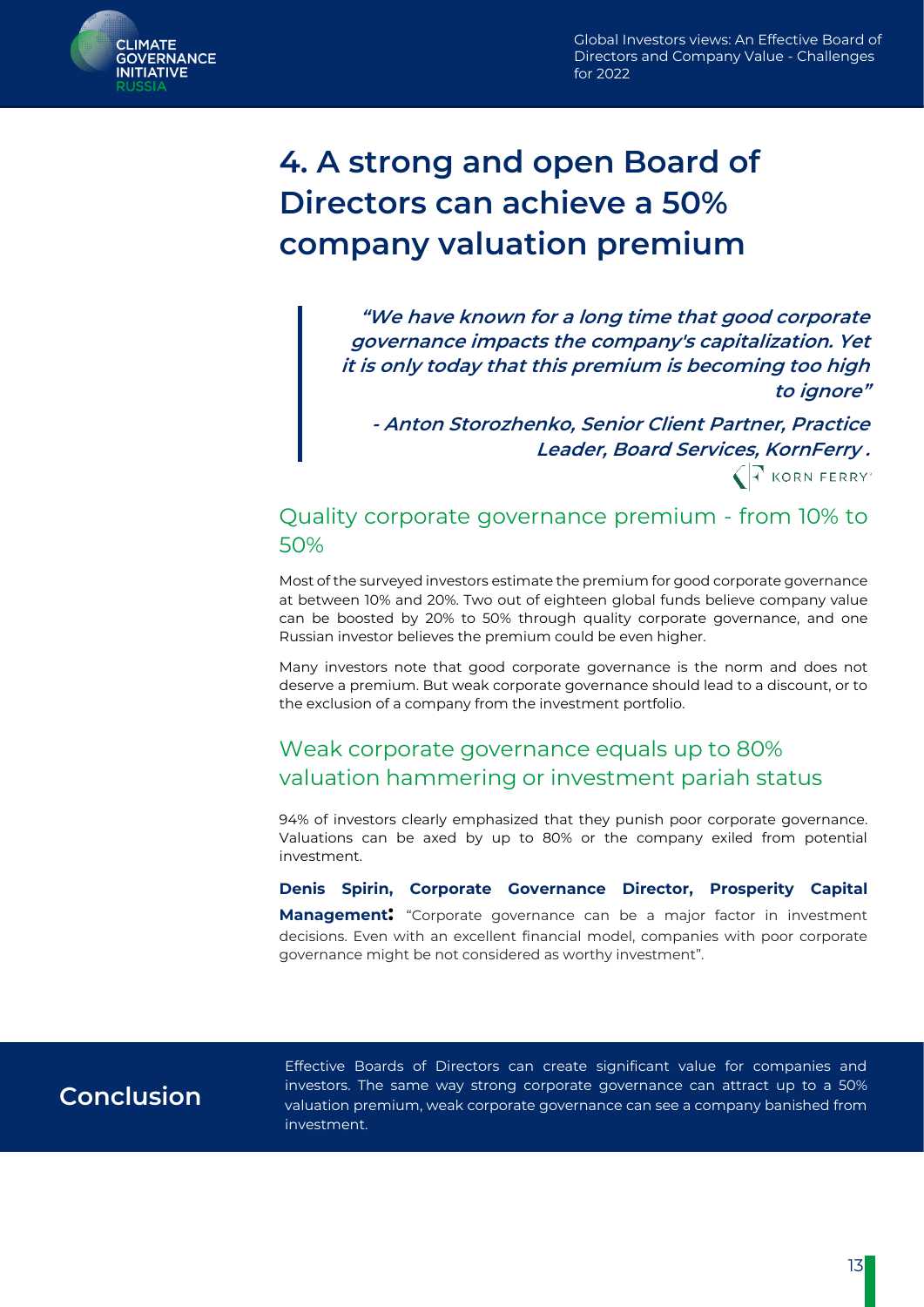

**5. Challenges and Opportunities 2022: the shift of interests from shareholders towards stakeholders with a focus on long-term goals.**

> **"In 2022, BoDs will tackle the challenge of balancing public and investor expectations of sustainability with long-term value and short-term profit targets. The shift towards more inclusive capitalism for all stakeholders has already begun."**

> **- Olga Pascault, Founder and Chair of the Management Board, CGI Russia**



- **1. Investors will become more selective and pay more attention to corporate governance quality.** Global economic growth and equities markets will slow down significantly (global GDP growth is forecast by the World Bank to decline from 5.5% in 2021 to 4.1% in 2022), which will make investors more selective in choosing both equities and fixed income. Global investors will place greater emphasis on the composition of the BoD, especially independence and competence.
- **2. Notwithstanding potential black swans, the boom in IPOs will likely continue, and the investor attention struggle will make ESG agendas critical for the boards of companies entering the primary market.** We expect 10-25 Russian companies may go public in 2022. That continued strong Russian market placement growth will mean the ESG agendas of these companies will be closely scrutinized by investors.
- **3. Green financing and ESG lending will continue to grow actively, both in Russia and abroad.** Green financing might reach \$6-8 billion in the coming years in Russia. For example, Sberbank plans to increase its ESG loan portfolio several times in 2022 (from about \$3 billion in 2021). For the first time, VTB will offer savings accounts holders scope to transfer part of the income from their accounts to the nature protection fund. ESG scoring will become an integral part of lending policy in both Russian and International banks.
- **4. The ESG agenda will become central across more corporate sectors and clearly highlight the beneficiaries and leaders of the new green transformation trends** (aluminum, nickel, copper, renewable energy sources, electric vehicles, solar panels, etc.), and it will also be important for BoDs to make the most of this long-term global economy shift towards carbon neutrality.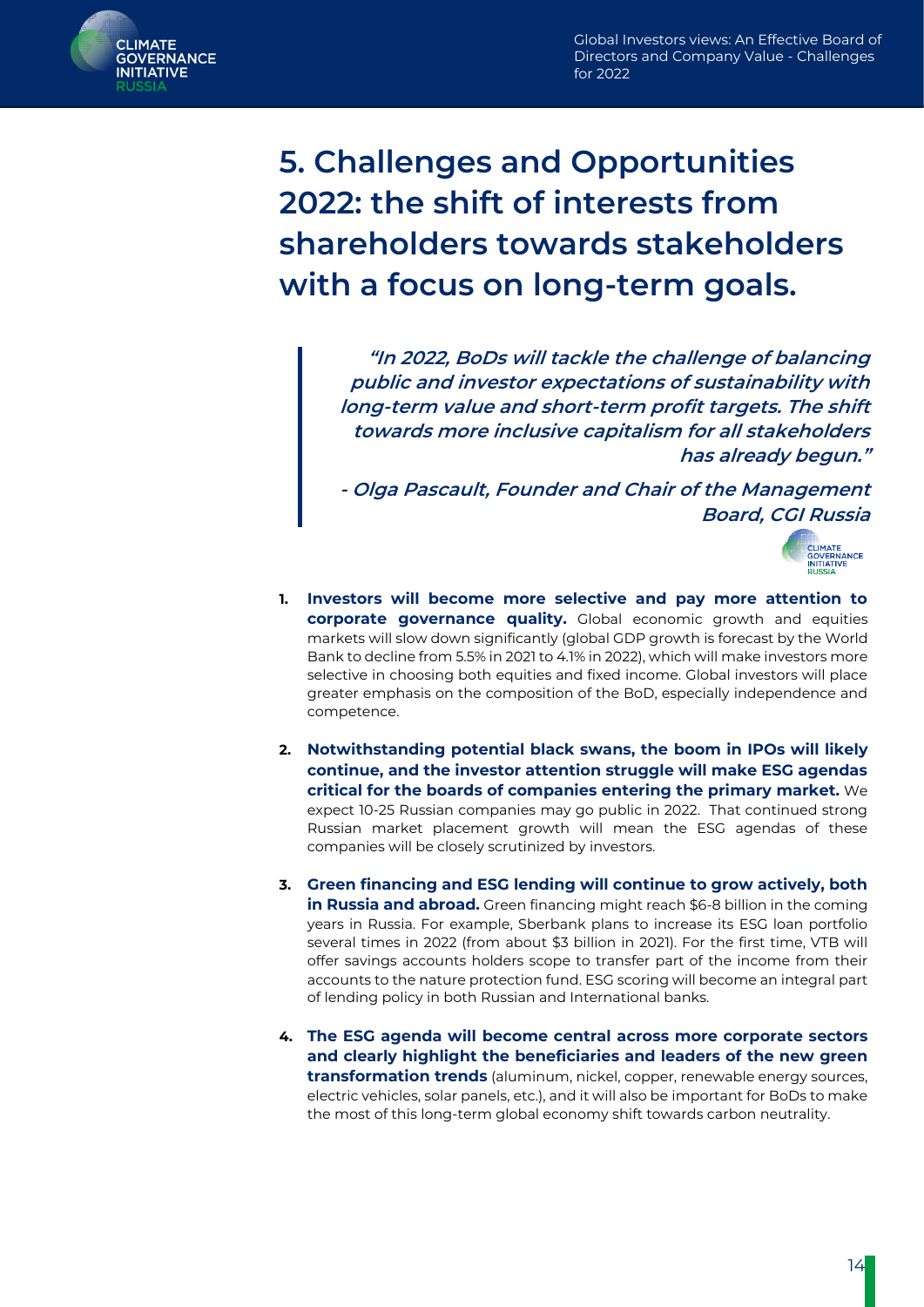

- **5. ESG risks, particularly climate risks, will remain near the top of an elevated 2022 risk environment.** Let's highlight the ongoing Covid challenges, climate risks, company climate agenda transformation risks, geopolitical risks, supply-chain risks, higher inflation risks, and the risks posed by increased price volatility for goods and products. We also emphasize new postcovid operational environment transformation risks, where new technologies and changing consumer demand will challenge older business models.
- **6. Flowing on from COP26 decisions, a regulatory and legal environment, binding both companies and investors, will take shape, matching uniform global standards (including reporting).** The new International Financial Development Standards Board (ISSB) aims to create a unified standard for non-financial reporting based on: CDSB, VRF and TCFD.
- **7. ESG disclosure in Russia will continue improving across all sectors.** This may mean large enterprises will be required to provide annual reports on greenhouse gas emissions. Rosstat will start collecting ESG data. Insurers will start preparing ESG reports in test mode. The Moscow Exchange is preparing to mandate issuers disclose ESG risk data.
- **8. Following the announcements of Russia's long-term ESG targets many companies are likely to announce longer-term ESG targets in 2022.** We expect a large number of Russian company commitments to achieving carbon neutrality by 2050 –2060, with a smaller number committing by 2030. Medium-term climate targets will also become more ambitious, and companies will have clear roadmaps for achieving them.
- **9. There will be an increasing need for BoDs to include ESG committees.** Companies will face heavier challenges implementing ESG strategies, including developing an energy transformation roadmap for their businesses and supply chains. This will shape a more focused approach to restructuring business processes, where an integrated climate approach, and people and structures more responsive to ESG will be essential. This means more ESG committees will be created, and existing ESG committees expanded in Russia's corporate sector in 2022.
- **10. BoD member diversification by skills, gender, age and independence will continue bringing Russian corporate culture closer to international counterparts.** We expect more women, sustainable development specialists (especially in ecology and climate), and more technology expertise, to join Russian BoDs. We also think that companies entering the IPO / SPO market will incorporate more genuinely independent directors with technology, climate agenda and digital marketing expertise.
- **11. Russia will implement carbon regulation throughout 2022 after the law "On limiting greenhouse gas emissions" came into effect from December 30, 2021.** VTB and MOEX have already announced carbon trading plans. With energy and resources producers flagging significant interest, Russian carbon trading is expected to grow rapidly.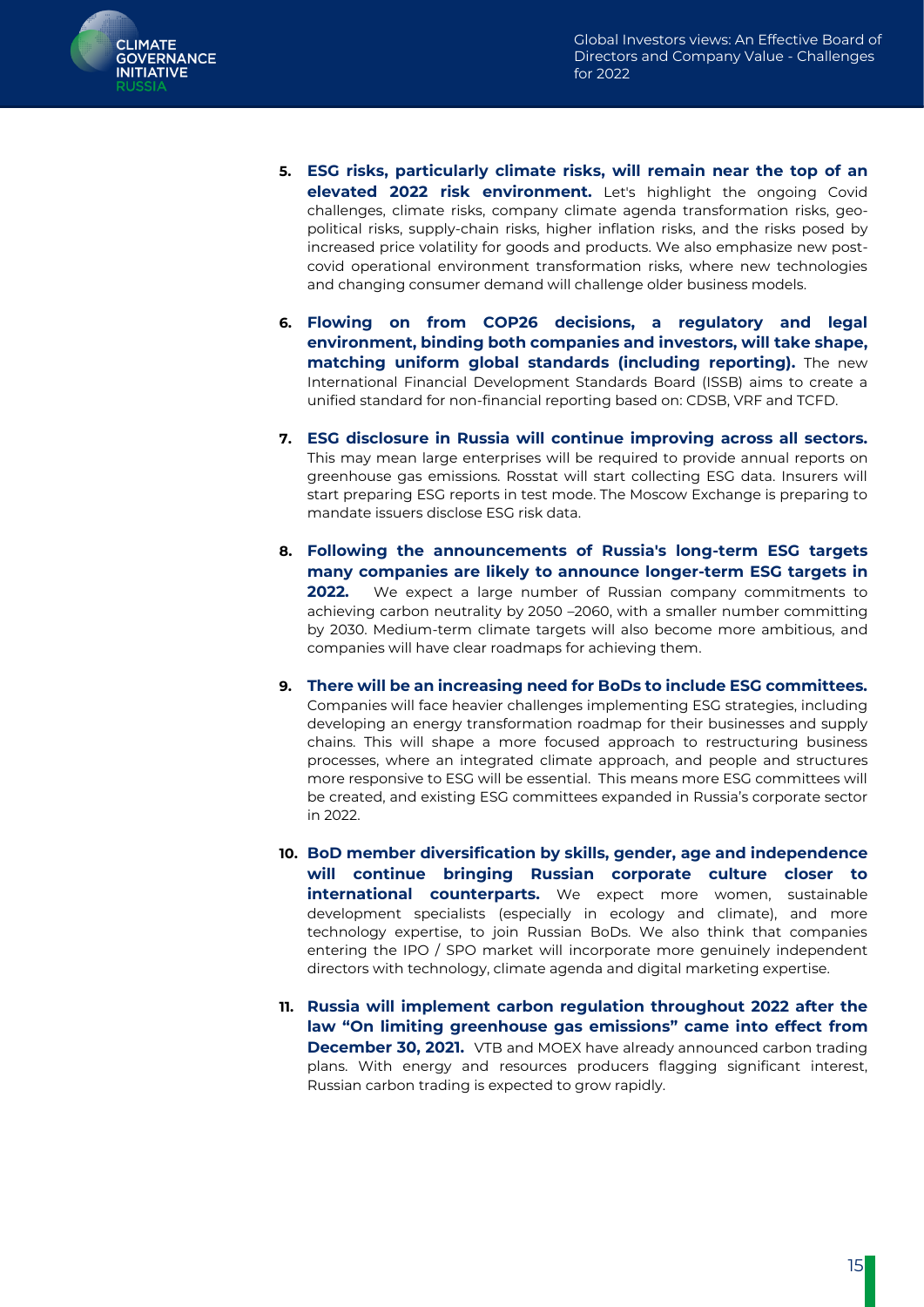

**12. BoDs of Russian export-oriented companies should be actively preparing for looming cross-border carbon taxes.** The EU will introduce a carbon tax on imported products with high greenhouse gas emissions. According to the current draft, this will come into force on January 1, 2023, with a transitional phase until 2025. Other developed economies have similar proposals. In 2022, this is motivating Russian boards to optimize costs by minimizing greenhouse gas emissions.

> **"We see an expanding focus on responsible investment principles and the investors' focus is also shifting to assessing non-financial performance, in particular climate governance issues. Investors increasingly prefer those companies in which BoDs and management are responsible for the analysis and minimization of environmental risks, where they pay attention to social initiatives and have strong and balanced corporate governance."**

> **- Elena Sapoznikova (Haykin), Founder and Member of the Management Board, CGI Russia**



### **Conclusion**

Investors, regulators and consumers will increasingly shape the Board of Directors agenda at all companies. This will underline ESG priorities as an increasingly important component of strategy, risk management and human resources policy in 2022. The increased speed of decision-making and the broadening scope of the BoD agendas will necessitate new competencies at both the BoD and senior management levels. The new, more competitive, environment will force companies to place greater emphasis on long-term success, where the interests of all participants in the operational ecosystem, and society as a whole, will be taken into account.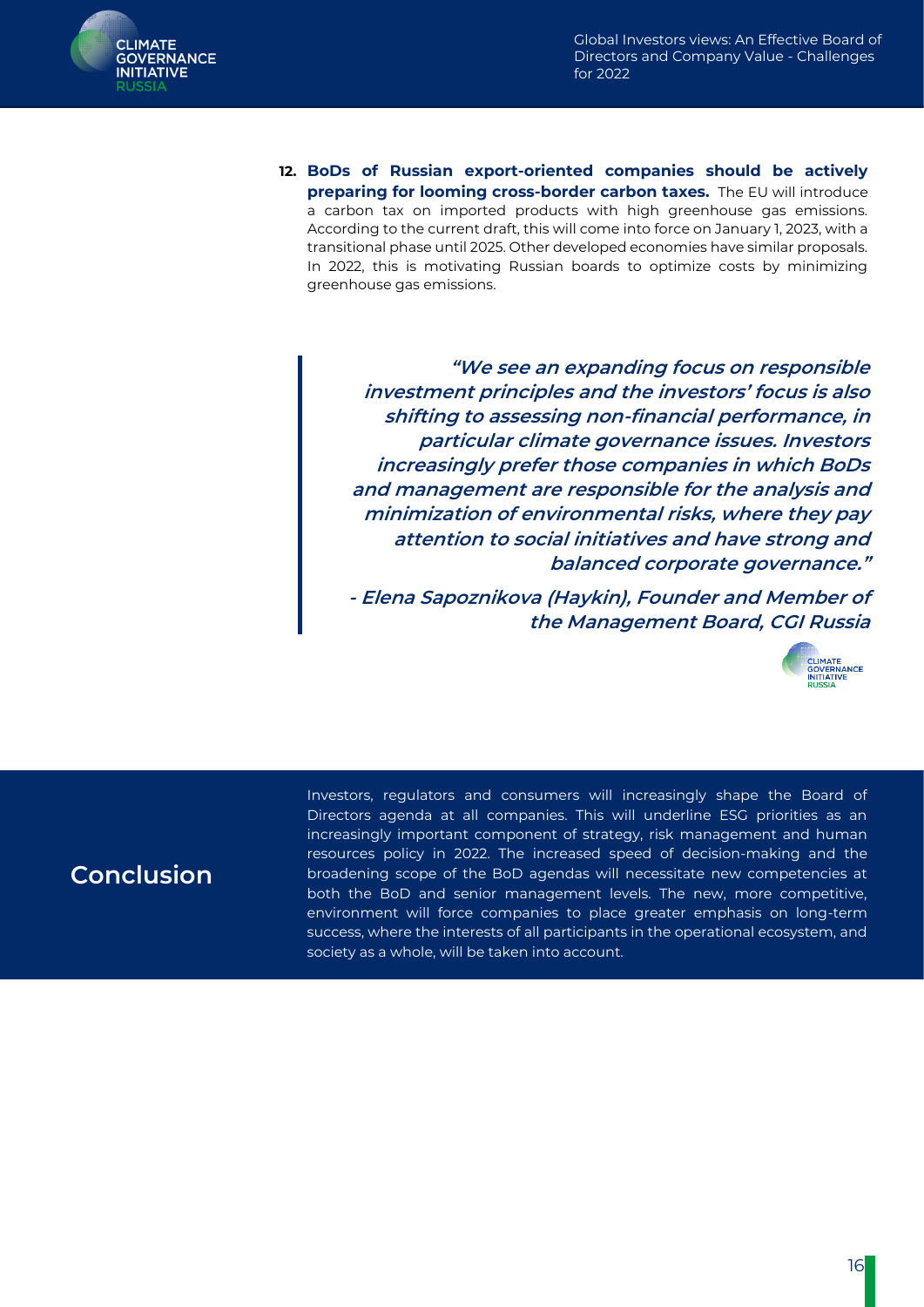<span id="page-17-0"></span>

# **APPENDIX 1. Polymetal BoD ESG case**

This appendix presents a case study on ESG's impact on Polymetal from our partner Korn Ferry. For more case studies on how boards add value to companies, see Korn Ferry's Annual Review of Russian Board Practice.

Case: Polymetal // ESG - as a factor in the sustainable development of a company in a period of market and social turbulence.

#### **Tatiana Chedaeva, corporate secretary**

#### **Situation:**

Polymetal is listed on the London Stock Exchange and is required to comply with the UK corporate governance code. In addition, the growing influence of ESG principles is becoming an additional factor - many funds fundamentally refuse to invest in businesses with a bad reputation in the field of ecology, social responsibility or corporate governance. There are examples on the market when scandals in these areas have led to the resignation of management and significant capitalization losses. In this regard, as well as in connection with historical prejudices, the issue of reputation for Russian companies is now especially acute.

#### **What Was Done:**

The Sustainable Security Development Committee was founded five years ago. At first, the emphasis was on safety, since the mining company belongs to a hazardous sector and the risk of accidents had to be minimized. But three years ago, the focus shifted more towards green projects, environmental friendliness and sustainable development. The chair of the committee on sustainable development participates in the work of other committees and programs, including non-profit ones, which actively promote this topic. This means the Board of Directors has taken an active role in assisting and supervising management in order to ensure that the company is moving in the right direction.

#### **Insight:**

Issues of values and principles may be overlooked by management, which focuses on financial and economic performance. However, due to the trend towards increasing ESG importance for business, the Board of Directors, which takes an active role in these issues, becomes the most important factor in ensuring the company's sustainability.